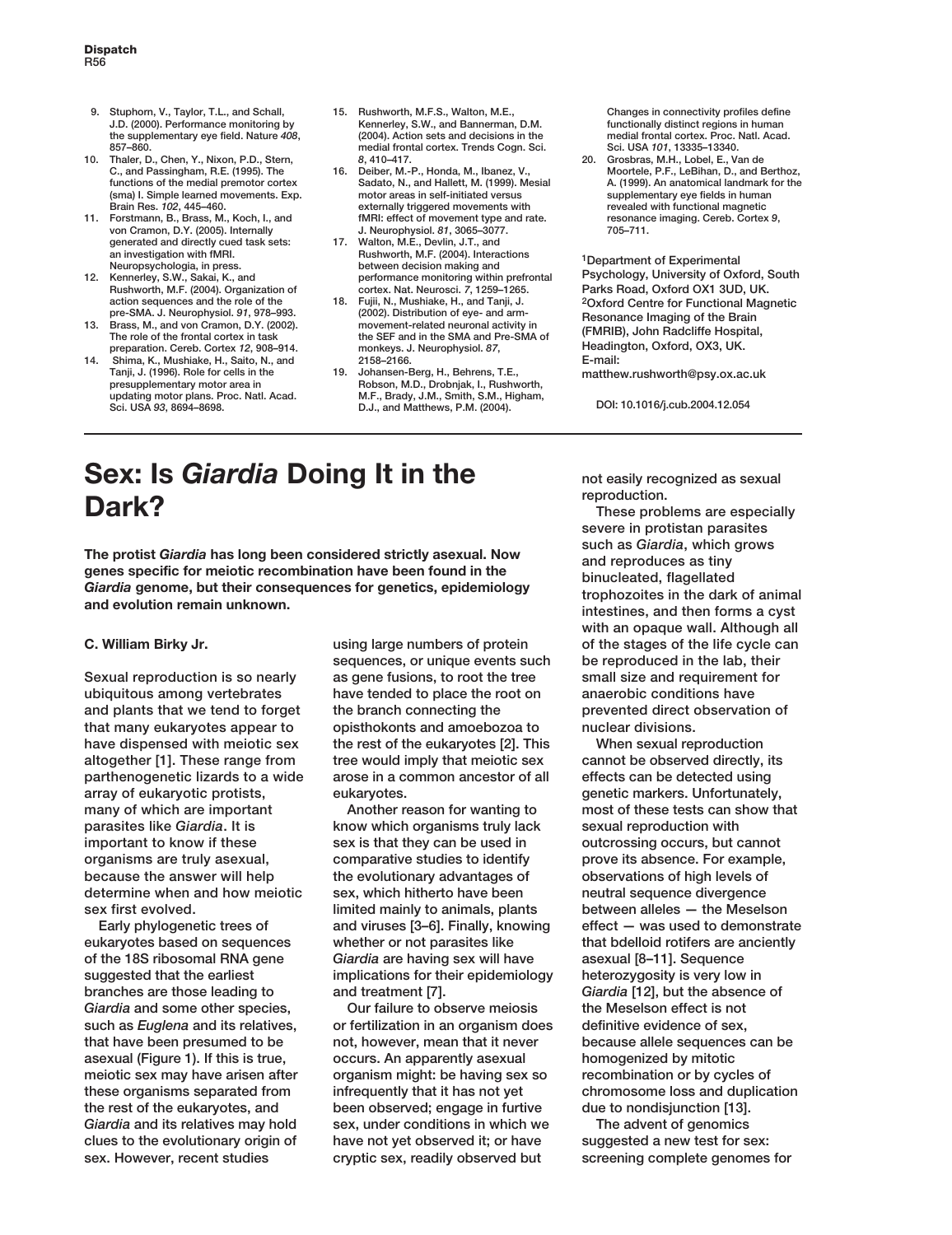



**Two possible positions of the root (common ancestor of all eukaryotes) are shown, but several others have not been excluded. (Tree reproduced with permission from [2], with some modifications by S. Baldauf.)**

**genes that function specifically in sexual reproduction. If most or all of these genes are absent, it is likely that the organism is truly asexual, but if they are present, the organism almost certainly has been engaging in meiosis recently. This approach was first used to show that the putatively asexual pathogenic yeast** *Candida albicans* **has a locus similar to the mating type locus of** *Saccharomyces cerevisiae* **[14]. But further studies did not distinguish whether mating is followed by a sexual or a parasexual cycle [15].**

**A paper [16] in this issue of** *Current Biology* **extends this approach to the detection of meiotic recombination genes in** *Giardia lamblia* **(synonym** *G. intestinalis***). Ramesh** *et al.* **[16] identified 17 genes encoding homologues of known components of the 'core meiotic recombination machinery'; of those, seven have been shown to be meiosis-specific by gene-knockout and other experiments in** *S. cerevisiae***.** 

**DNA sequences of these genes and protein sequences of their products were used in BLAST and keyword searches of the draft genome sequences from the** *Giardia* **genome project database [17]. To verify that the genes constructed from fragments in the sequence database are present as complete genes in** *Giardia***, primers designed from the gene sequences were used to amplify, clone and sequence the genes from genomic DNA. Finally, Ramesh** *et al.* **[16] made phylogenetic trees with the genes found in** *Giardia* **and their putative homologues in other eukaryotes, showing that the** *Giardia* **genes really are orthologs of their counterparts in sexual organisms.**

**All but four of the 17 meiotic recombination genes were found in** *Giardia***. As controls, Ramesh** *et al.* **[16] searched for the same genes in databases of animals, plants and fungi known to have meiotic sex; each of the four**

**genes not found in** *Giardia* **is also missing from one or more sexual organisms. None of the genes contains a mutation that would interrupt its open reading frame. This shows that the genes are functional, or have been until recently, because such mutations would accumulate in nonfunctional genes. Ramesh** *et al.* **[16] have thus provided convincing evidence that** *Giardia* **contains functional homologues of genes that function specifically in meiotic recombination in sexual eukaryotes.**

**Does this mean that** *Giardia* **undergoes canonical meiosis? Probably, but not necessarily, because meiosis involves more than just pairing and recombination of homologous chromosomes. An elaborate machinery is required to ensure that homologous chromosomes separate and go to opposite poles while sister chromatids remain tightly bound in anaphase of the first meiotic division. This must be followed by a second**